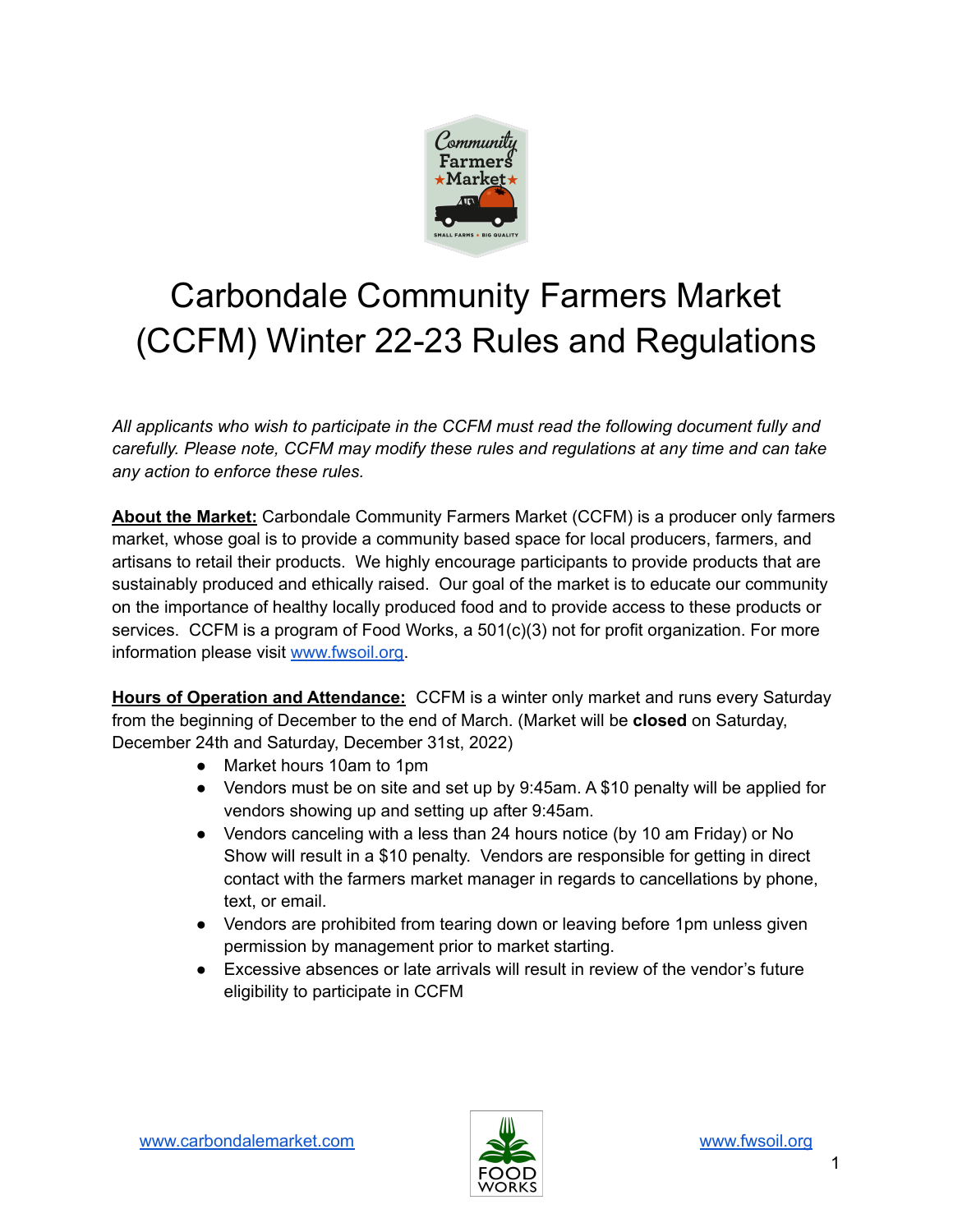#### **Important Dates**

- Sep 1, 2022 Vendor Forms are due (Vendors are welcome to apply for a spot after this date and throughout the market season.)
- Oct 1, 2022 Market Manager will begin to contact vendors who have been accepted
- Nov 1, 2022 All required documentation, proof of insurance, license, and certifications are due. Please email files to **[Karen@fwsoil.org](mailto:Karen@fwsoil.org)**
- Dec 3, 2022 Opening day of market
- Dec 24, 2022 and Dec 31, 2022 Market **Closed** for holiday break
- Jan 7, 2022 1st market after holiday break
- Mar 25, 2022 Last Market of 22/23 Season

**Unloading and Parking:** Vendors are able to pull up and unload from their vehicle at the theater entrance and the side door entrance prior to 9:45. Please note the side door entrance is always locked. Vendors are able to prop the door open to unload but we please ask that the door is kept closed and locked after doing so. To maximize efficiency, please, quickly unload your items and leave them right inside the doors, park your car, and then come back to move your items to your assigned vendor space. Vendors are asked to park in the lots South of the Theater entrance. MEAT VENDORS: Please park as close as you can in the East lot to allow easier access to your trailers.

● All items being moved across the mall floor must be on wheels (hand cart or in a wagon) in order to avoid damage on the mall floor

**Product Requirements:** CCFM is a "Producer Only" market. This means that vendors can only sell products they have grown, cooked/baked, or made themselves. Agricultural products (vegetables, mests, dairy) must have been produced on the vendor's own land or land they control, so that the vendor can guarantee growing/raising practices. Ready to eat products and prepared food vendors may sell only food that they have personally created and we highly encourage supporting other local growers by buying products from local farmers when possible.

- Products must have proper labeling when required by local, state or federal authorities
- Farmers that are permitted to sell produce and products from farmers within a collective or cooperative may be able to sell with permission from the market.
- The resale of agricultural products is prohibited.
- CCFM and the market manager reserve the right to refuse the sale of any product, especially where prohibited by state or local laws or legislations

**Vendor Stall Assignments and Set Up :** CCFM does not guarantee a vendor's stall assignment. CCFM layout is made at the discretion of the Market Manager. If you are in need of a POWER OUTLET- Please reach out to the Market Manager as only certain stalls have that capability. All vendors will have a 10 x 10 foot space available to them. Vendors will be able to set up an 8 foot table at the front and then can set up additional tables on the sides if needed. Please keep in mind the use of vertical space within your set up.

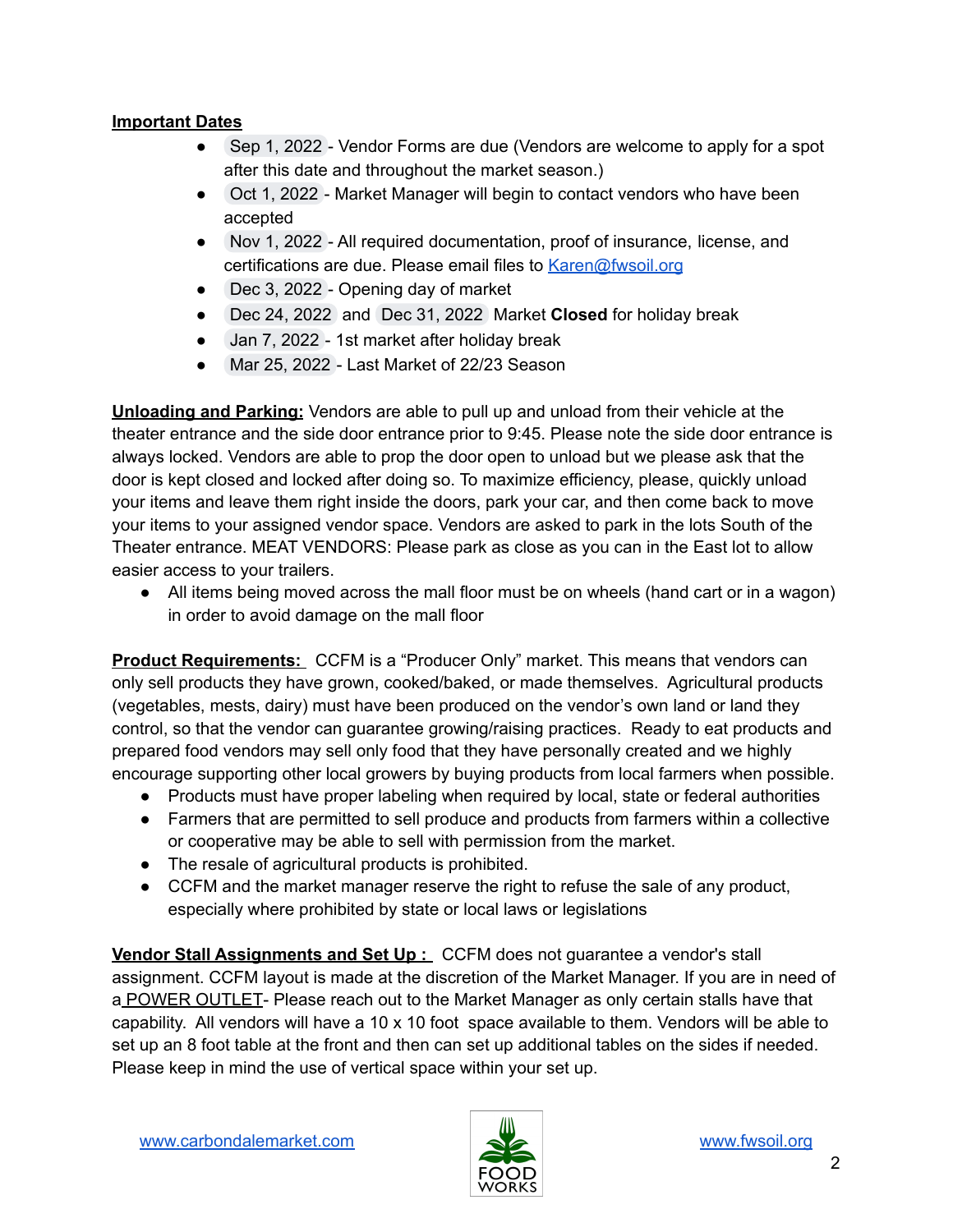- If you are in need of extra stall space for additional table set up there will be an additional \$15 vendor fee associated with that market day.
- Vendors are responsible for their own set up and tear down. Vendors must provide their own chairs and tables. No tents.
- Vendor identification: All vendors must display a sign that clearly identifies the name of their business, contact information, and location of their organization.

**Sampling** : Vendors sampling at the market must provide a Farmers Market Sampler **Certificate** 

- Keep samples in clean, covered containers
- Use toothpicks or utensils to distribute the samples
- Keep control of samples at all times.
- Provide a waste container at the sampling area for public use.
- Have an appropriate hand washing station

**SNAP and Wooden Market Tokens/ Link Match Coupons (produce only) :** The CCFM offers tokens for customer use. All CCFM vendors must participate in our token program. Vendors will be reimbursed fully for collected token value: no fees. Vendors are allowed to turn in tokens for reimbursement once they reach a value of \$30 of combined tokens. There are red SNAP tokens in \$1 and \$2 increments, and Link Match coupons in \$1 increments. These are only valid on food items (no cash value).Do not make change for these. We also have \$5 black credit/debit tokens which are used like cash and change can be given. CCFM will only take CCFM market tokens. **Vendors will not be reimbursed for tokens or Link Match coupons that not produced by CCFM or the correct Link Match Coupons.** A token/Coupon guide will be provided to you at the market with more information and pictures. Redemption checks will be given out the following week at the market. If the vendor will not be at the market the following week, checks can be mailed out or can be picked up (arranged with market manager) by the next business day (Monday).

**Data Collection and Vendor Forms**: A vendor form will be distributed at the close of each market. All vendors are required to share their daily sales total with CCFM staff via this form. This information helps us determine your vendor fees and provides important information for CCFM grant writing purposes as it shows the economic impact of the market. Any use of this data will be as an aggregate total; it is never shared outside Food Works.

#### **Vendor Fees:**

Vendor Fees: Are on a sliding scale based on reported sales.

| Daily Sales: | $<$ \$100 | \$101-175 | \$176-\$250 | > \$250 |
|--------------|-----------|-----------|-------------|---------|
| Daily Fee:   | \$10      | \$15      | \$20        | \$25    |

[www.carbondalemarket.com](http://www.carbondalemarket.com) **[www.fwsoil.org](http://www.fwsoil.org)** www.fwsoil.org

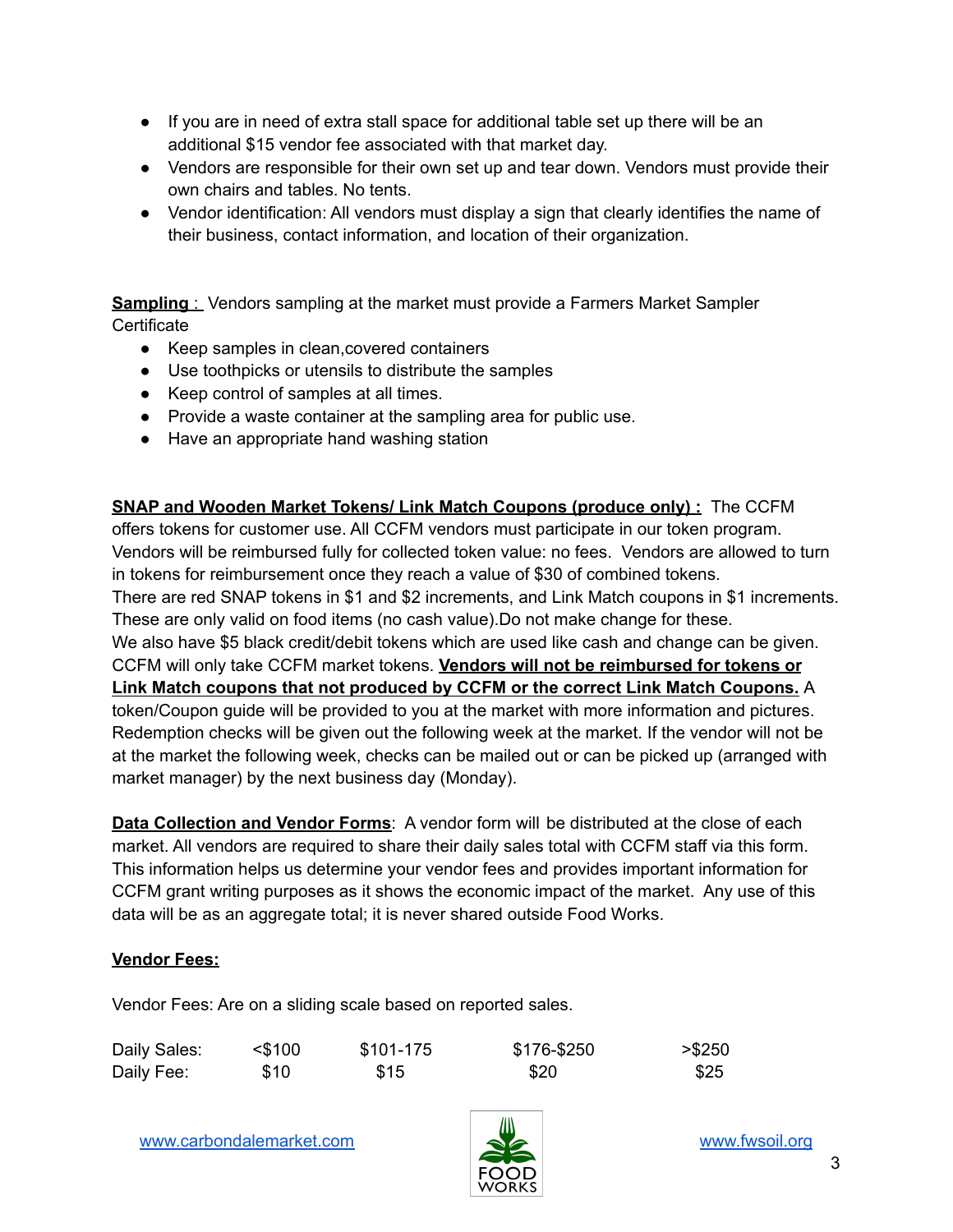Extras fees : No show or less than 24 hour notice of cancelation - \$15 Tardy Fee (show up after 9:45am)- \$10 Extra booth space \$15 per market

#### **Insurance and Tax Information**

- Once approved to be in the market, all vendors must provide proof of liability insurance prior to vending at the market in the form of a "Certificate of Insurance" listing the following as "additional insured": Carbondale Community Farmers Market, 1237 E Main St, Carbondale, IL 62901. The market's use of facilities contract with University Mall requires vendors and the market to provide liability insurance. Food Works, a 501(c)3 nonprofit, is the managing body for the market. This document may be emailed directly from your insurance provider to [info@fwsoil.org](mailto:info@fwsoil.org) and [karen@fwsoil.org](mailto:karen@fwsoil.org). Policy minimum is \$300,000.
- All vendors are required to provide State Sales Tax License. It is the law that vendors report and submit sales tax for products sold at the market. It is the vendors responsibility to make sure they are paying all local and state agencies at the proper percentages when applicable. CCFM does not collect sales tax. Raw foods are taxed at 1%, and processed foods and non-food goods are currently taxed at 6.25% and taxes are payable to the Illinois Department of Revenue. Please note there is a Grocery Tax Suspension From July 1,2022- June 30,2023. CCFM encourages vendors to contact your local IRS agency for any questions and paperwork needed.

**Marketing**: Marketing for CCFM is a joint venture between the market and vendors. CCFM will promote vendors through social media, the CCFM website (www.carbondalemarket.com), weekly emails to customers, all Food Works media avenues, and Press Releases. Vendors are encouraged to help promote by word of mouth, distribution of materials, and promoting the market on vendor's social media pages. Please reach out to the market manager by email on specials, new availability of seasonal items, or any market related items you wish to promote. Vendors are also encouraged to promote the market by helping to create a charming and community based atmosphere as well as being respectful and engaging with customers.

## **Meat and Poultry Producers:**

- All meat products brought to market must be raised by the vendor. Animals not raised from birth must have been raised the majority of the its life span by farmer/Vendor
- All items must be packaged and properly labeled and kept frozen at the time of slaughter and remain frozen until sold
- Product temperature must be maintained in a frozen state checked throughout the market. Insulated coolers and freezers must meet Jackson County Health Department standards.

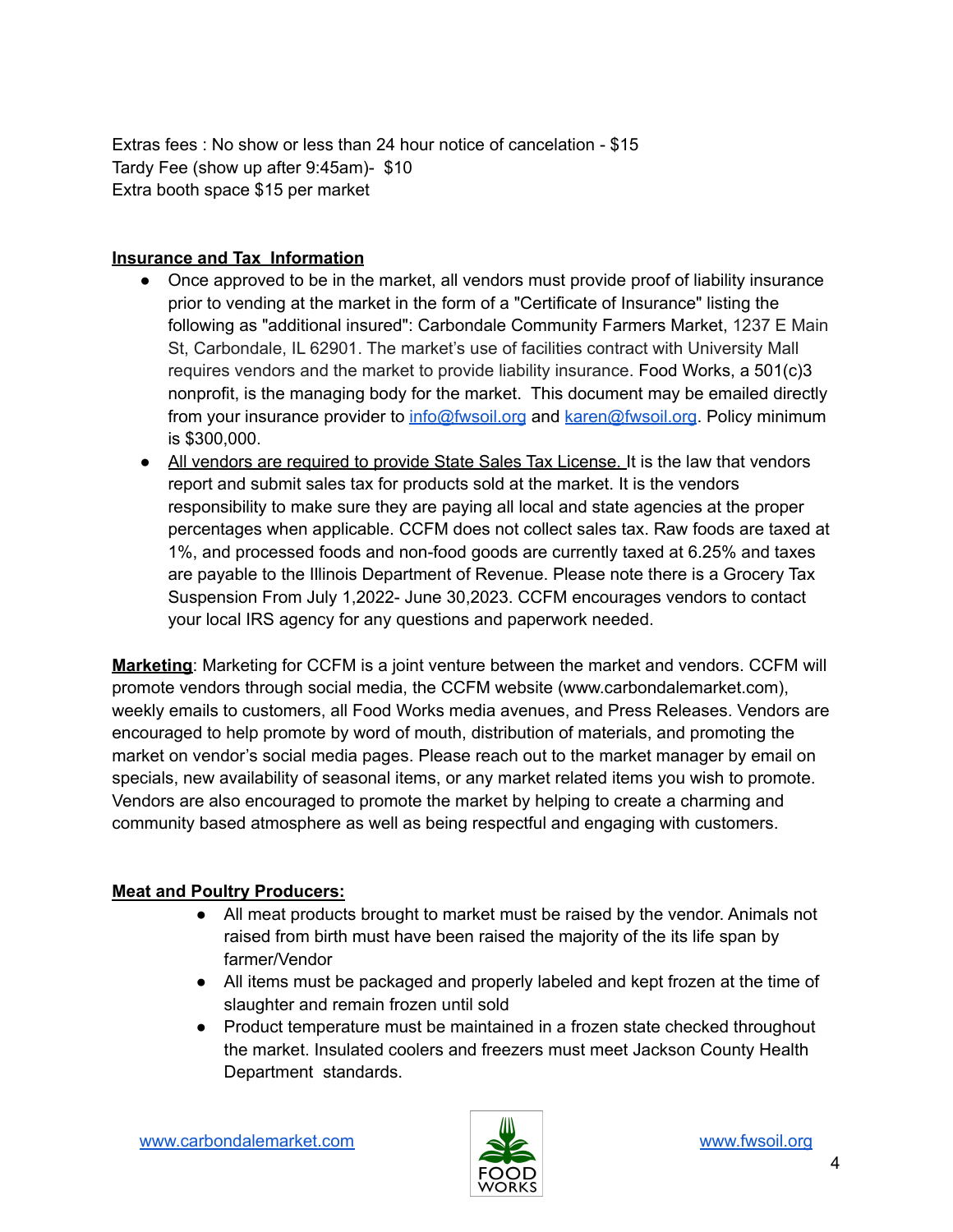- Meat, meat products, poultry and poultry products offered for sale at farmers markets must bear an IDOA or USDA inspection legend and other required labeling (product description, ingredients) on every container/package.
- All meat vendors are required to provide proper certification from Illinois Department of Agriculture and Jackson County Health Department

## **Dairy and Cheese Producers:**

- Dairy and cheese must be held at a constant forty degrees Fahrenheit temperature
- Jackson County Health Department permits

### **Egg Vendors**:

- Vendors must comply with state regulations for egg production and selling including packaging and labeling requirements.
- Vendors must provide a State of Illinois Egg License.
- Eggs must be held at 40 degrees Fahrenheit after harvesting, during transportation, and at market.
- Used consumer containers are prohibited.

## **Value Added/ Baked Goods/ Cottage Food**

- Please read and understand the new Home to Market Act: <https://www.ilstewards.org/policy-work/illinois-cottage-food-law/>
- Producers who are not growers are strongly encouraged to incorporate products from local growers/producers
- All value added products must follow public health labeling, permitting, and other requirements pertaining to processed products. This includes proper signage on vendors tables.
	- $\circ$  A cottage food placard must be prominently displayed at the point of sale that states: "This product was produced in a home kitchen not inspected by a health department that may also process common food allergens. If you have safety concerns, contact your local health department."
- Permits, Licenses, Registration or Training Required for Cottage Food Vendors
	- Food Service Sanitation Manager Certification (FSSMC)
	- Annual registration in the county in which the person resides including fees paid
- For any Vendor who has 50% or more of their income from baked goods must implement our locally sourced best practices. Bakers must produce ONE baked item per market with a primary ingredient sourced from local Southern Illinois and or from the CCFM Vendors. CCFM will ask for invoices of bought ingredients in order to insure products are bought from local producers. CCFM will highlight the baked good item at market and in social media posts.

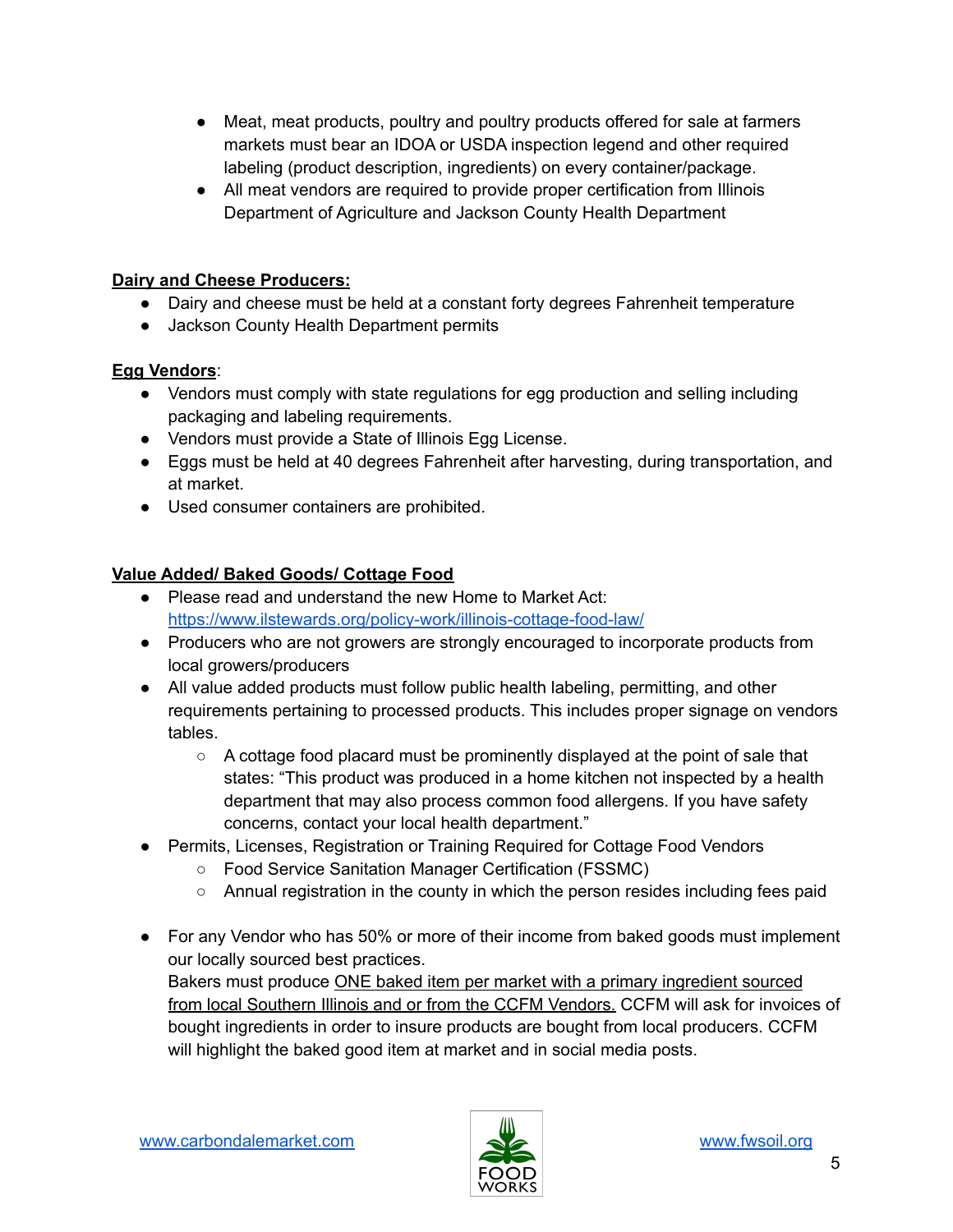If you need help sourcing local ingredients please feel free to reach out to the market manager for information.

# **Honey Producers:**

- Honey must be produced by bees kept and or managed by the vendor.
- Honey must not be adulterated

# **Soap Vendors, Cosmetics and Health Vendors**

- All ingredients must be FDA approved
- Labels must include all ingredients and contact information
- No resale of items is permitted
- Vendors must make their own products

# **Pet Food/Treat Vendors**

• Pet food is regulated by the Illinois Department of Agriculture (IDOA). The Bureau of Agricultural Products Inspection is responsible for overseeing compliance with the Illinois Commercial Feed Act, including the licensing of manufacturers or distributors of pet foods and registration of their products before distribution in the state. Anyone who wishes to make homemade pet food for distribution also must comply with these requirements and follow rules on pet food labeling

**Artisan and Crafters** Suitable Products Given Priority to Include but Not Limited To: • Weaving • Jewelry that uses foraged parts/pieces, handcrafted beads, or repurposed materials • Glass blowing • Sewing & quilting with limited machine use • Pottery • Carvings • Sculpture • Woodwork • Painting, drawing or other forms of illustration.

● No resale of products allowed

# **Disciplinary Actions**

- Complaints must be in writing and brought to the attention of the Market Manager, who will attempt to resolve the issue. If the problem cannot be resolved, the concern will be presented to the Director and Board of Food Works for review and possible action.
- The following are causes for denial or loss of vendor selling privileges:
	- Failure to pay fees
	- Violation of any rules as specified in the CCFM policies.
	- Disruptive or abusive conduct or language.
	- Verified written complaints against a vendor showing reasonably conclusive evidence that said vendor has practiced deception by displaying or selling merchandise packaged to misrepresent the quality or condition of, or production practices of the merchandise, or that said vendor has given false information regarding the origin, variety, quality, condition or value of merchandise are grounds for dismissal from CCFM with no refunds of fees paid and removal from future participation in the Market.

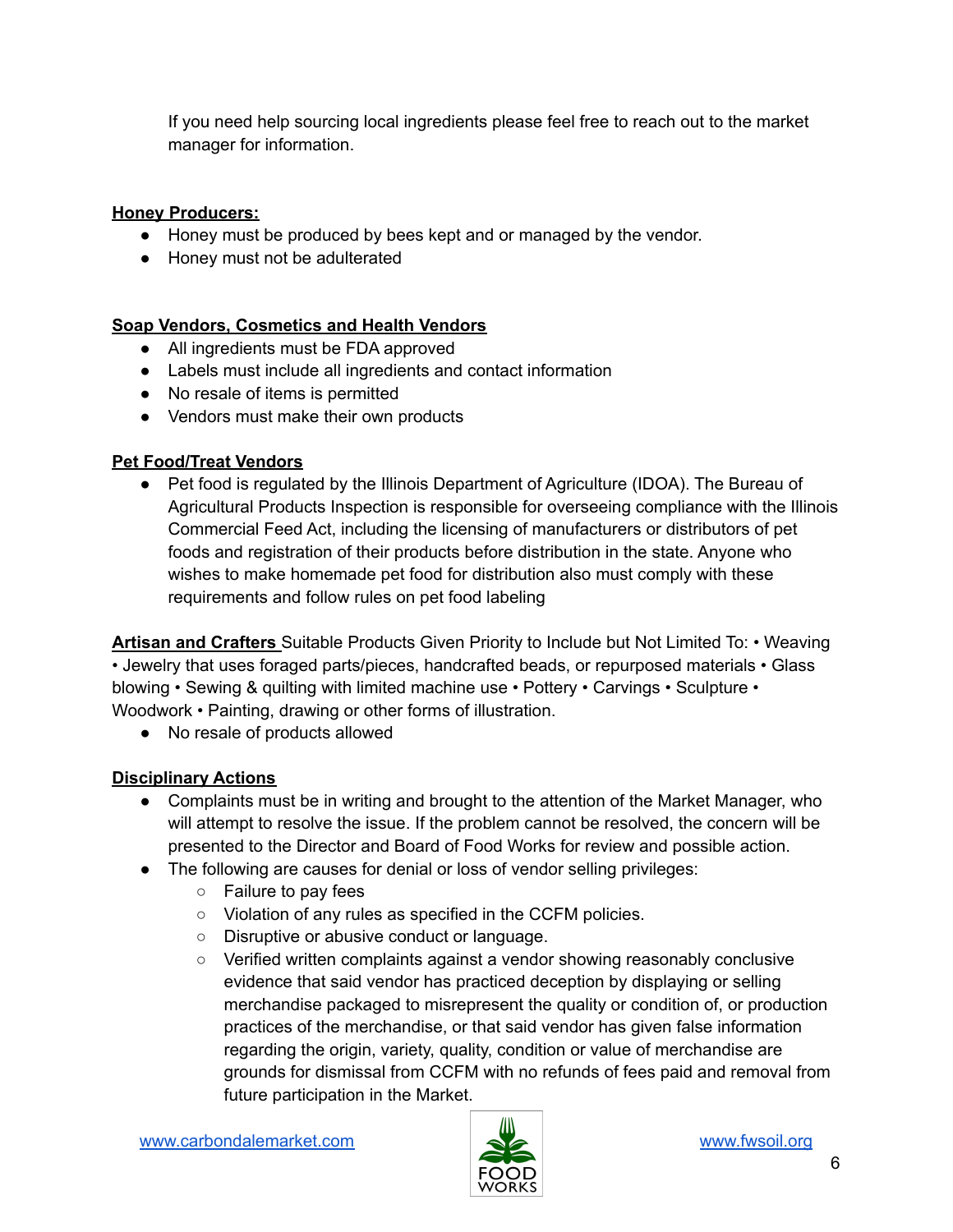- Vendor fees will not be refunded if the vendor is terminated.
- Failure to comply with State of Illinois, health code regulations, County regulations or City of Carbondale regulations and laws.

## **Review of Required Documentation (Please note this list is subject to change without notice)**

- All Vendors
	- Certificate of Insurance
	- State Sales Tax License
	- Farmers Market Sampling Certificate if sampling
- Cottage Food/ Bakers/ Value added
	- Food Service Sanitation Manager Certification (FSSMC)
	- Annual registration in the county in which the person resides including fees paid-2022
	- Bakers- Proof of Purchase of items for one locally sourced baked item
	- If cooking in a commercial kitchen please provide the current county health inspection of the commercial Kitchen.
- Meat Vendors
	- Jackson County Health Department Mobile Retail License
	- Meat Brokers License or proof of processing at Type 1 Bureau of Meat and Poultry license (items for retail must be inspected and properly labeled)
- Egg Vendors
	- State of Illinois Egg License- Department of Agriculture.
- Pet Food/Dog Treats
	- Illinois Department of Agriculture Feed Distribution and Manufacturing License
- Dairy
	- Jackson County Health Department License